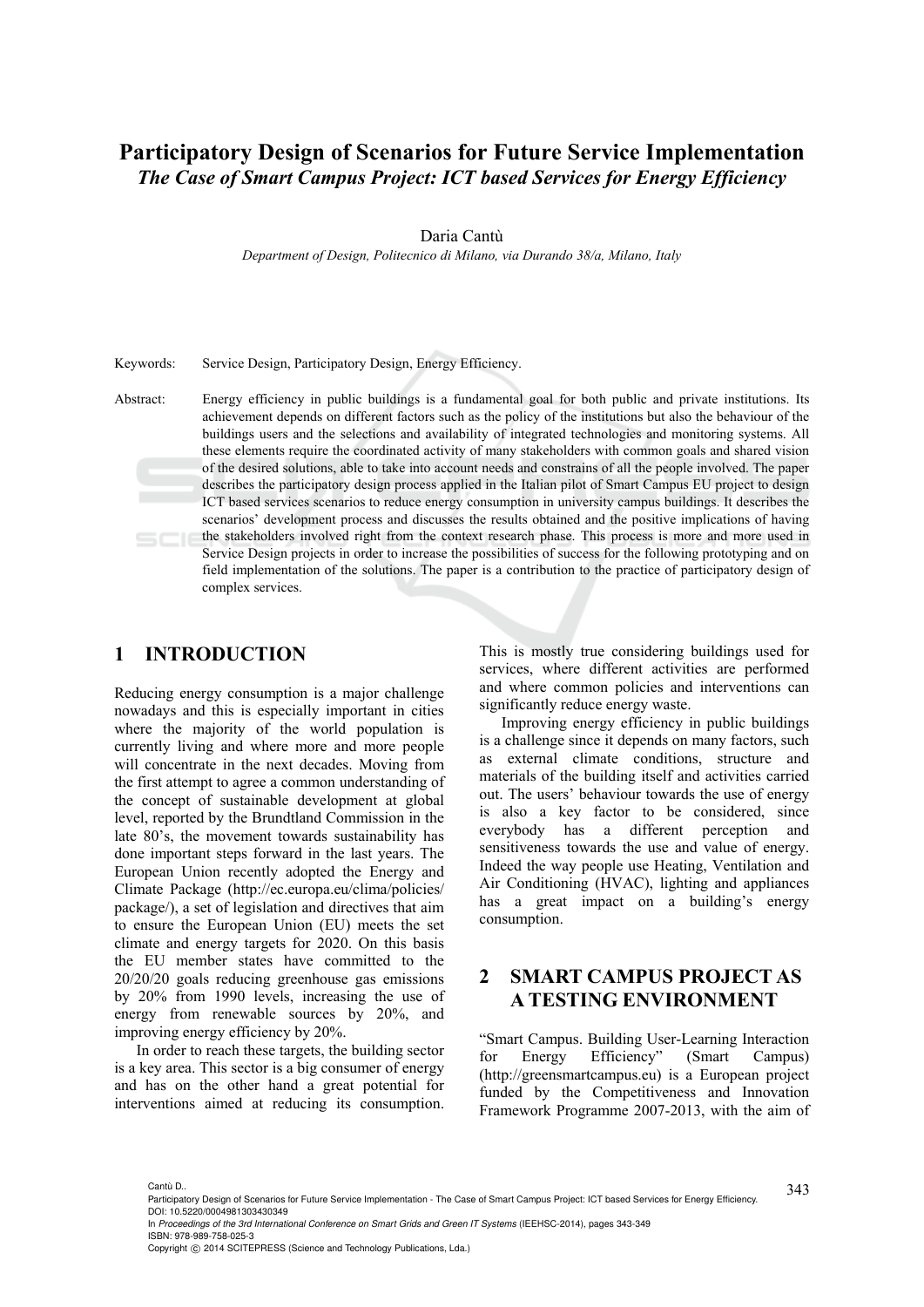achieving a 20% reduction in energy consumption in public buildings, through the development and installation of ICT based services at pilot buildings in four European universities. These services will be integrated with the energy management systems present in the pilot buildings and provide guidance that will lead to user behavior transformation towards more energy efficient practices. The possibility to actively interact, in a dynamic way, with the buildings energy management systems, gives users the possibility to control the environmental conditions of their workspaces in a way that until now has not been possible, becoming aware of their energy consumption habits in the process. At the same time the energy management systems learn and adapt to specific user routines. This way the users learn how to better use the spaces of the buildings thanks to the installation of sensors and technologies allowing them to interact directly with the surrounding environment.

The project is carried out in four pilot locations in the partner-country campuses (Italy, Portugal, Finland and Sweden) and actively involves students, professors and university staff in the development of the field activities. The aim of the pilots is to work on the criticalities observed and to reduce the energy consumption by enabling a mutual learning process between the building and its users and to facilitate the application of the same solutions to other university campuses.

### **3 DESIGNING SERVICES WITH A PARTICIPATORY APPROACH**

Service Design is a relatively young discipline that moves from different traditions such as design for sustainability, interaction design and business sciences (Manzini, 1993); (Pacenti, 1998); (Mager, 2004=; (Meroni and Sangiorgi, 2011). Especially following the 'interaction paradigm', explored by Pacenti, the perspective assumed to design a service is the one of the user, detecting all the points where he/she gets in touch with the service during his/her journey across it. All these "touchpoints" are the elements (products, communication elements and processes) that need to be designed in order to assure the best experience and results in its use.

Before getting to the full design of all these interaction elements, especially when dealing with complex solutions involving many stakeholders, project scenarios are defined, aiming at creating a

shared vision taking into account their different needs and behaviors. This is mostly true when the stakeholders and final users become active players in the solution development and in its adoption.

In the last decade the approaches to deal with services projects has changes significantly (Sanders and Stappers, 2008). In fact the perspective assumed by the User Centre Design method that looks at the users as "object" to be observed in their use of a service or product has been slowly changed. In the Human Centred Design concept proposed by IDEO (http://www.ideo.com) or in the Community Centred Design approached used by Meroni and the POLIMI Desis Lab group when dealing with social innovation initiatives (Meroni, 2008); (Cantù et al., 2012), the users become "subject" in the project development process, becoming active players in the detection of the problems and in the design of the solutions they will be using. Even if the user remains at the center of the project this is a radical change in its role, transforming him/her in co-designer of the future solution.

This new perspective has significant implications in the way designers work. In the Design discipline tradition the designer was the inventor, the creative person with a technical and cultural knowledge supporting the creation of a new product for the market. When dealing with services, characterized by intangibility, heterogeneity, inseparability and perishability (Lovelock and Gummesson, 2004), the user experience become the key for the success of the service solution. This, as a consequence, brought the attention on the users perspective in the design process and required service designers to become 'facilitator' in involving them in the early phase of the solution design. In this process the users are involved in collaborative activities where designers support their participation to with face to face meetings, workshops and specifically designed tools and format.

Looking at recent service design research projects (e.g. *Feeding Milan. Energies for change* project, MedeaLab's *living labs* in Malmo, *Life 2.0* EU project) it is possible to recognize that the people involved into the development process are not just final users of the services. In fact to develop an innovative service, entirely self-sustainable after designers work ends, it is important to involve the potential stakeholders right from the first phase of context analysis and scenarios' definition. This allows local actors to have voice, raising their needs and pointing out their potential role in the future solution (Cantù and Rizzo, 2012).

From a design perspective the theoretical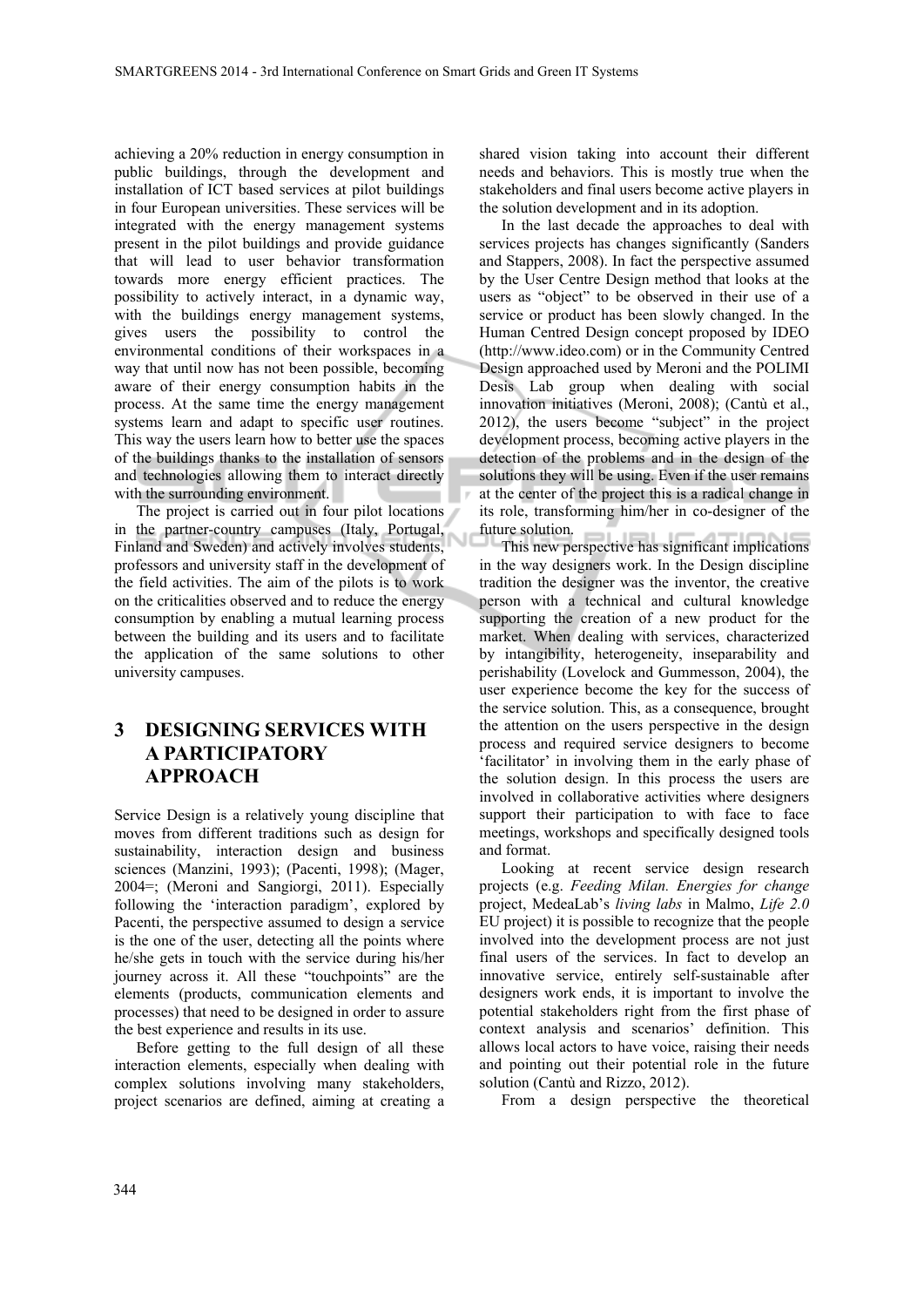reference used for discussion in this paper is Participatory Design (PD). This is an approach that is used in all the design process moving from the collaborative definition of the project scenarios to the service idea - the concept - and continues with its testing and implementation together with the stakeholders, and concludes with the service ready to be used.

In order to develop this process, the methodology adopted in the Smart Campus project pertains to PD as defined by the Scandinavian school (Ehn, 2008); (Bjögvinsson et al., 2010); (Emilson et al., 2011). The authors look at PD as a movement "from designing "things" (objects) to designing Things (socio-material assemblies)" and they argue that "this movement involves not only the challenges of engaging stakeholders as designers in the design process, as in "traditional" Participatory Design (i.e., envisioning "use before actual use," for example, through prototyping), but also the challenges of designing beyond the specific project and toward future stakeholders as designers (in other words, supporting ways to "design after design", i.e. after the conclusion of the design process for the specific project). And they see this movement "as one from "projecting" to one of "infrastructuring" design activities" (Bjögvinsson et al., 2012, p.102).

As previously mentioned this means that the work of designers in this process ranges from engaging non-designers in envisioning and codesigning future service ideas, to involving potential stakeholders in the process, aligning their interests and empowering them to create self-sustainable services after the end of the design project.

In the Smart Campus project PD is applied right from the beginning with the aim of co-creating the digital services scenarios with the users and decision makers at local scale, thus ensuring higher sustainability of the solutions and better user requirement identification. This will be eventually translates into higher success rate of behavior transformation and long term adoption of the proposed solution.

This paper aims at giving a contribution to the design practice in the field of PD, describing the outcomes of the Smart Campus project scenarios' definition, whose effective sustainability will be verified with the conclusion of the EU project.

### **4 PARTICIPATORY DESIGN OF SERVICE SCENARIOS AT POLITECNICO DI MILANO PILOT**

Milan pilot is located in the campus Leonardo of Politecnico di Milano. Inaugurated in 1927, over the course of the decades the campus has been expanded to encompass new campuses and given rise to a real and genuine university quarter commonly dubbed "Città Studi" (City of Studies). Specifically the pilot will be implemented in one of the biggest building of the Leonardo Campus: "La Nave" (The Ship). This is structured in two main functional areas: the classrooms used by the students and professors and the department rooms. This building was selected as it is one of the most representative for its double function, offering at the same time the opportunity to interact with a wide range of different users; moreover it is already equipped with technologies that collect data on costs of operation, maintenance, surfaces, volumes and consumptions and it has a significant potential in terms of reduction of energy consumption.

This paper describes the participatory process that defined how different kinds of users behave in the spaces of the pilot building with good and bad performances in term of energy consumption. Moreover it reflects on how these information were collaboratively transformed into future ICT services and solutions aimed at reducing energy consumption in the building.

The work was structured the same way in all the country-partner pilots, conducting a context analysis to define:

- Personas and "as is" scenarios
- "To be" scenarios and pilots requirements

Personas is a tool that represents a stereotypical description of the main classes of users that will be involved in the project and that will benefit from the pilots implementation in terms of behavioural changes towards a more efficient use of energy in the universities pilots buildings. "As is" scenarios are short storytelling describing the main situations where bad behaviours of the building users generate high energy consumption. From these tools "to be" scenarios are generated describing future situation where ICT based services support the users in having more energy efficient behaviour and where energy is saved due to partially automated systems. This work concludes with the definition of the users requirements to build the Intelligent Energy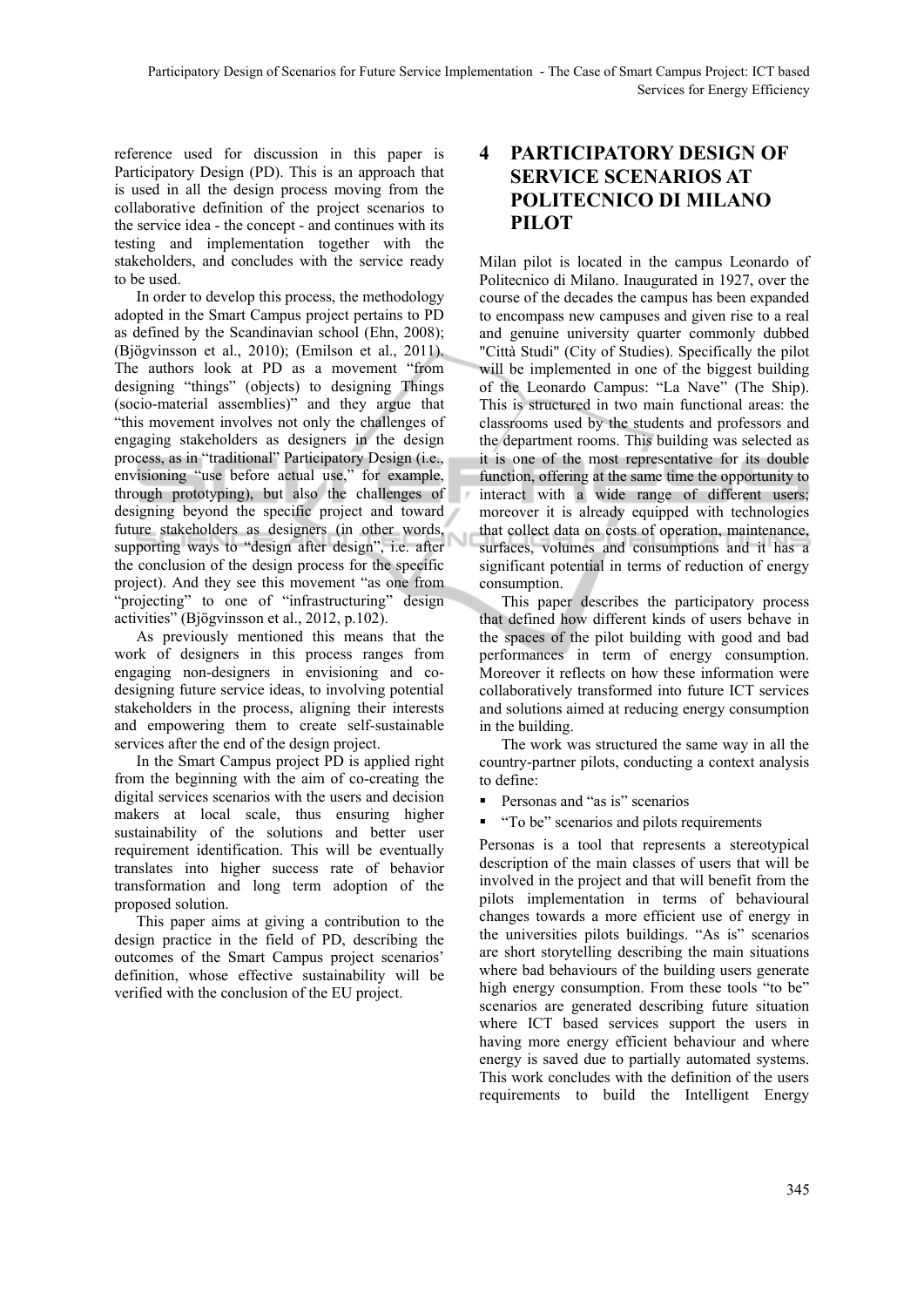Management System supporting the new services in all the pilots.

The following paragraphs will describe how the main stakeholders and professionals were involved right from the initial phases of the project, describing their role and collective contribution to the development of the services to be. The "to be" scenarios, jointly with the elicited users requirements, will be used in the second phase of the project as the starting point for the pilot real implementation.

#### **4.1 Collaborative Design of "As Is" Scenarios: Users, Spaces and Problems Setting**

In Milan the people involved in the design of the project scenarios were both users and more in general stakeholders of the Politecnico system. Here below a short description of each actor involved is provided, jointly with its main role in the process:

- *a) Politecnico di Milano institution.* The university was involved right from the initial phase related to the writing of the proposal and was constantly updated during the development of the research project. Polimi participated to the selection of the building for the pilot project thanks to its knowledge in terms of energy management of the entire system and gave its endorsement and support. The objective of the Smart Campus project is in fact in line with the university policies in terms of reduction of energy consumption.
- *b) Students.* The research team conducted a set of activities in parallel with the students from the *Urban Planning Studio* and *Interaction Design for PSSD Course* in the School of Architecture and the School of Design. The courses activities carried out focused on users' observation and interviews, adopting an ethnographic approach to investigate how people behave in the pilot spaces and allowed to bring the peculiar students perspective as users of the building in the project (table 1).

The work done during the courses, permitted to: highlight different classes of users described then as personas; describe the areas of the building with the major energy loss; detect the bad behaviours of students and professors; develop initial service ideas to overcome the problems detected.

*c) Professors.* Professors were involved through interviews and informal discussions. They contributed to highlight the current use of the offices spaces, not visible to the students, raising the awareness of the improper use of the energy in those spaces and outlining possible solutions.

Table 1: Tools used for context analysis in Milan pilot.

| Tool                            | Description of the tool<br>in use                                                                                                                                                                                                                    | Duration and<br>frequency                                                                                                      | Technolo<br>aies<br><b>Material</b><br>¢ | Profile of<br>the<br>participa<br>nts                     | <b>Main results</b>                                                                                                                                                                                             |
|---------------------------------|------------------------------------------------------------------------------------------------------------------------------------------------------------------------------------------------------------------------------------------------------|--------------------------------------------------------------------------------------------------------------------------------|------------------------------------------|-----------------------------------------------------------|-----------------------------------------------------------------------------------------------------------------------------------------------------------------------------------------------------------------|
| FIELD<br><b>OBSERVATI</b><br>ON | - Observation of the users<br>of the building during the<br>interaction in different<br>time of the day (classes<br>hours, group work,<br>breaks)<br>- Visit of the building and<br>the heating management<br>spaces with the Polimi<br>technicians  | December<br>2012                                                                                                               | Photos<br>notes                          | <b>Students</b><br>professors<br>. Polimi's<br>technician | - Critical behaviors<br>causing excessive<br>energy consumption<br>- building's heating<br>and lighting<br>infrastructures                                                                                      |
| <b>INTERVIEW</b><br>Ś           | Interviews with students<br>and professors regarding<br>their perception on the<br>quality of the lighting<br>and heating in the<br>building<br>Interviews with<br>technicians and the chief<br>of the heating<br>management offices'<br>responsible | December<br>2012<br>(students and<br>professors)<br>January-<br>February 2013<br><i>(technicians</i><br>and<br>administrative) | Face to<br>face<br>interview<br>ś        | Mainly<br>students<br>and<br>professor                    | Discrepancy between<br>the negative effect of<br>a specific behavior<br>and its perception by<br>the users.<br>Users are not aware<br>of the characteristic<br>of the building and its<br><i>infrastructure</i> |
| <b>SURVEYS</b>                  | Both multiple choices<br>and open questions to<br>collect specific<br>information and<br>unexpected inputs                                                                                                                                           | December<br>2013                                                                                                               | Face to<br>face                          | <b>Students</b>                                           | Information<br>regarding the use of<br>the spaces, usability<br>issues and the<br>perceived efficiency<br>of the building.                                                                                      |

From the first analysis on the consumption monitoring system and from the on-field observation with the energy managers and the students, a first mapping of the pilot over-consumption areas and the users' most significant negative behaviours has been drawn, eliciting spaces for a significant improvement in the energy efficiency management. The pilot areas where the main critical behaviors were detected are the classrooms, both during the lectures and during the group study, corridors, where the students have brakes during the day and professors' offices, where it happens that heating and lighting systems are turned on even when the rooms are not used.

From these problems, and using the personas generated, a set of "as is" scenarios, similar to the one reported in table 2, were generated.

#### **4.2 Defining "To Be" Scenarios for Future Implementation**

"As is" scenarios were used to define the energy managers perspective and were then translated into "to be" scenarios (table 2). This process was possible thanks to a joint work with managers and technicians who supported the pilot designing the system architecture, including sensors and logics.

*d) Energy Managers.* The energy managers of the building were key actors to be involved to understand the effective impact of the observed bad behaviours on the energy consumption. They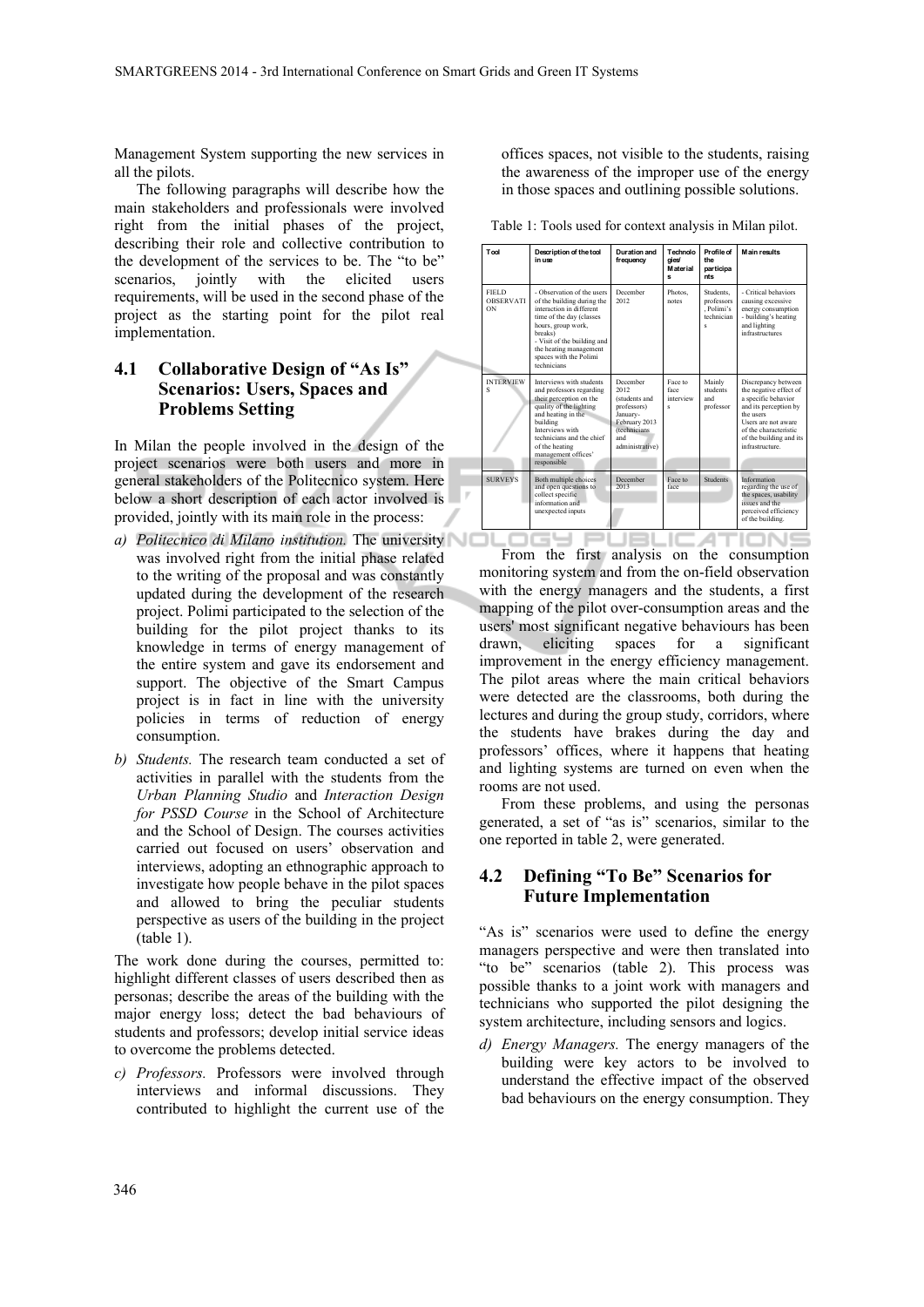supported the data collection of the building performances and the understanding of the logics behind them.

*e) Technicians and app developers.* Professionals out of the Politecnico system participated to collective workshops and individual meetings and gave support in translating the users (students and professors) point of view into technical requirements and features needed from the system to solve the problems emerged. Properly supported by the research team, especially service designers, they actively collaborate to the definition of the "to be" scenarios, merging the description of the future solutions from the point of view of the users and the one of the other stakeholders.

"To be" scenarios have been detailed during a local workshop following these steps:

- 1. Analysis of all the materials and data collected during the context observation (personas and scenarios);
- 2. Elaboration, on the basis of the results of the step 1 of ideas of possible solutions for the users represented by the personas and for the problems represented by the "as is" scenarios;
- 3. Design of "to be" be scenarios as suggestions for energy saving solutions in the pilots building and

service ideas and functionalities on which to build up the Smart Campus pilots requirements.

Table 2: Example of the evolution from "as is" scenario to "to be" scenario (taken from Smart Campus project deliverable 2.2).

| ASIS SCENARIO 1: Working<br>home having a room in the<br>Politecnico.                                                                                                                                                                                                                                                                                                                                                                                                                                                                                                                                                                                                                                                                                                                                                                                                                                                                                                                                                                                                                                                                                                                                                                                                                                                                                                | <b>Technical description</b>                                                                                                                                                                                                                                                                                                                                                                                                                                                                                                                                                                                                                                                                                                                                                                                                                                                                                                                                                                                                             | TO BE SCENARIO 5: 3<br>temperature levels in the<br>faculty rooms                                                                                                                                                                                                                                                                                                                                                                                                                                                                                                                                                                                                                                                                                                                                                                                                                                                                                                                                                                                                                                                                                                                   |
|----------------------------------------------------------------------------------------------------------------------------------------------------------------------------------------------------------------------------------------------------------------------------------------------------------------------------------------------------------------------------------------------------------------------------------------------------------------------------------------------------------------------------------------------------------------------------------------------------------------------------------------------------------------------------------------------------------------------------------------------------------------------------------------------------------------------------------------------------------------------------------------------------------------------------------------------------------------------------------------------------------------------------------------------------------------------------------------------------------------------------------------------------------------------------------------------------------------------------------------------------------------------------------------------------------------------------------------------------------------------|------------------------------------------------------------------------------------------------------------------------------------------------------------------------------------------------------------------------------------------------------------------------------------------------------------------------------------------------------------------------------------------------------------------------------------------------------------------------------------------------------------------------------------------------------------------------------------------------------------------------------------------------------------------------------------------------------------------------------------------------------------------------------------------------------------------------------------------------------------------------------------------------------------------------------------------------------------------------------------------------------------------------------------------|-------------------------------------------------------------------------------------------------------------------------------------------------------------------------------------------------------------------------------------------------------------------------------------------------------------------------------------------------------------------------------------------------------------------------------------------------------------------------------------------------------------------------------------------------------------------------------------------------------------------------------------------------------------------------------------------------------------------------------------------------------------------------------------------------------------------------------------------------------------------------------------------------------------------------------------------------------------------------------------------------------------------------------------------------------------------------------------------------------------------------------------------------------------------------------------|
| Main character: Alessandro, a<br>FULL professor at the Politecnico<br>di Milano<br>Secondary characters: Students<br>and colleagues<br>Alessandro is a Full professor in<br>Planning at the Politecnico of<br>Milano, school of architecture, He<br>has a studio in la Nave building one<br>of the most famous Politecnico<br>buildings since it was designed by<br>a famous Italian architect. He likes<br>very much that space but he<br>doesn't come there often, only one<br>or twice per week when he needs to<br>meet his students or some<br>colleagues with which he carries on<br>projects. In fact Alessandro lives<br>out of Milano in the surroundings<br>and he prefers do not travel during<br>the week but to stay home, for this<br>reason his computer in the office is<br>always on. In this way he can<br>access it remotely for every files he<br>might need. The only thing that he<br>feels not comfortable with his<br>office is the control of the heat<br>during winter-time as well as that<br>of the air conditioning in summer.<br>In fact his office is equipped with a<br>fan coil that has a hand based<br>control system. The problem that<br>Alessandro sees is that if he turns<br>off the fan coil his office is always<br>cold in winter and hot in summer<br>To solve that problem Alessandro<br>always leaves the fan coil on. | The rooms of teachers have<br>problems related to their<br>orientation North or South<br>The rooms facing north<br>have very little lighting and<br>require artificial light<br>constantly. The rooms<br>facing south have a strong<br>radiative load, which<br>requires the constant use of<br>curtains on the windows<br>The rooms are heated by<br>forced air systems (fan<br>eoils on the floor or<br>channelled vents with<br>supply and return); the<br>temperature is regulated by<br>means of a room<br>thermostat. The use of<br>metal channelled vents to<br>distribute hot air in the<br>rooms is the most critical.<br>because the hot air tends to<br>stratify on top and to be<br>short-circuited by the pick-<br>up duct, often too close to<br>the outlet nozzle<br>Furthermore, the air flow is<br>often oversized, so those<br>who frequent the rooms<br>often "play" with the<br>thermostat turning the plant<br>"on" or "off" even in very<br>short times, which is the<br>index of a really bad plant<br>management | The regulating system has three<br>temperature levels:<br>14°C minimum<br>temperature of the room<br>(during an extended<br>absence of people);<br>16°C. medium temperature<br>÷,<br>of the room (when there are<br>no people in the space);<br>20°C, higher temperature of<br>ä,<br>the room (when there are<br>people using the space).<br>People presence is controlled by a<br>presence sensor or, preferably, by<br>the professor, researcher or PhD<br>candidate who have the right to<br>access by interacting with the<br>APP<br>When someone enters the room<br>the fancoil starts reaching the 20<br>°C temperature. When the sensor<br>does not detect presence in the<br>room the temperature tend to<br>reach the 16 °C, (under this level<br>the fancoil turn on again to<br>prevent an excessive temperature<br>reduction). If the professor knows<br>that the room will be not used for<br>an extended arch of time he can<br>access the APP and indicate the<br>neriod in which the room will be<br>not used so to allow an extra-<br>saving of energy. In this case the<br>room will be not heated up to the<br>reaching of the lowest level of 14<br>$^{\circ}C$ |
|                                                                                                                                                                                                                                                                                                                                                                                                                                                                                                                                                                                                                                                                                                                                                                                                                                                                                                                                                                                                                                                                                                                                                                                                                                                                                                                                                                      |                                                                                                                                                                                                                                                                                                                                                                                                                                                                                                                                                                                                                                                                                                                                                                                                                                                                                                                                                                                                                                          |                                                                                                                                                                                                                                                                                                                                                                                                                                                                                                                                                                                                                                                                                                                                                                                                                                                                                                                                                                                                                                                                                                                                                                                     |



Figure 1: The participatory design process.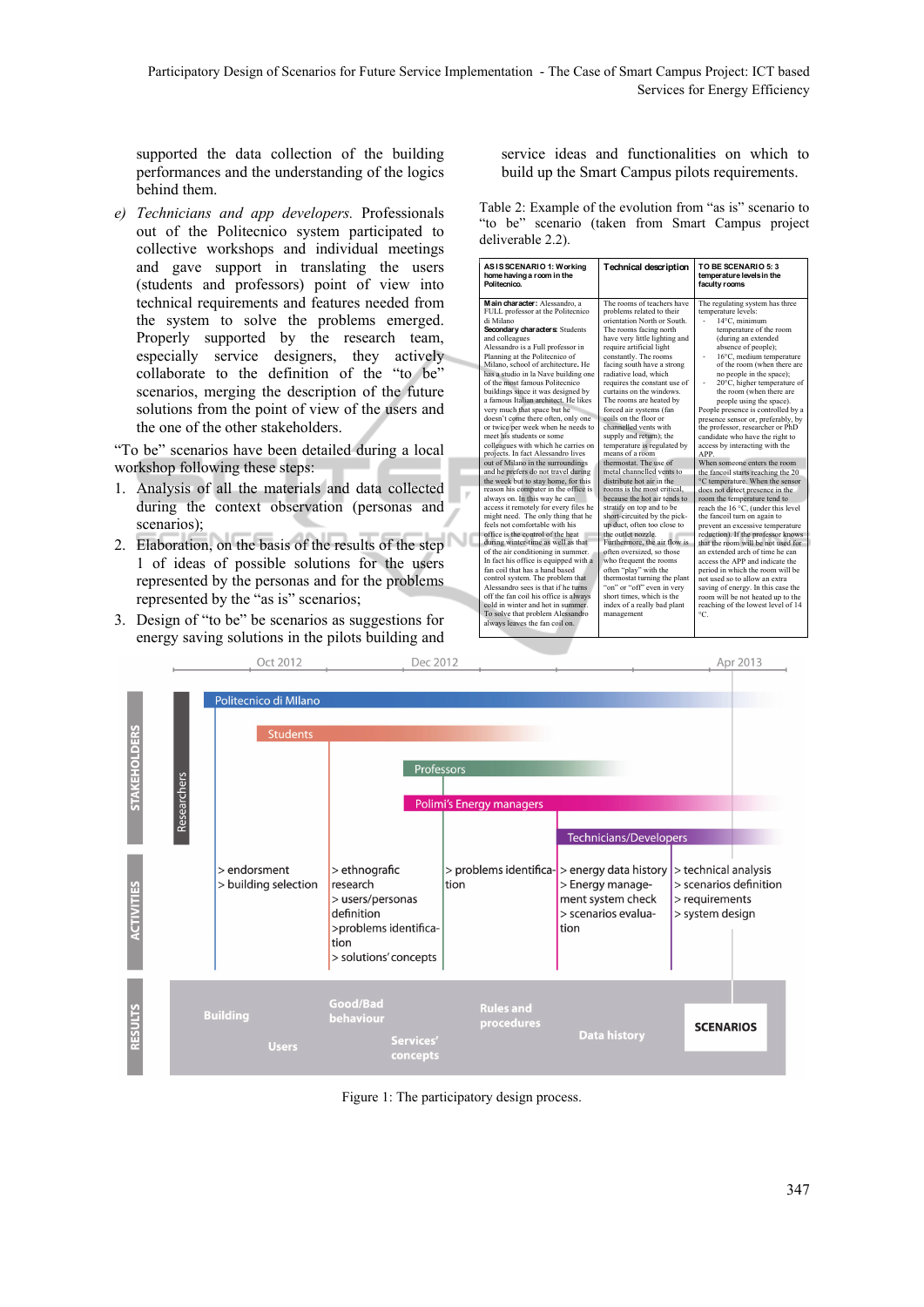The dialogue and work done with the technicians moreover permitted to foreseen the effective impact of the solution further evaluating the 5 scenarios generated. The latter were translated into users, systems and functional requirements by other project partners and will be then implemented for the piloting phase in the classrooms, corridors and offices.

#### **4.3 Main Achievements**

All the 5 actors aforementioned (a-e) were involved in the design process as they represent different perspective on the project that needed to be taken into account for the development of effective solutions. The activities done by the research group through the repeated interactions with them led to the collection of the following information that were finally translated in the scenarios "to be" (figure 1):

- $\blacksquare$  the detection of the building for the pilot project;
- the main users typologies involved;
- **the everyday practices that users conduct in the** pilots sites that mostly affect energy consumption/saving in the building;
- the rules and procedures applied by Politecnico di Milano to regulate the use of the building with respect to energy consumption/saving;
- $\blacksquare$  the historical data on energy consumption of the building;

As a synthesis of the contextual research process 3 main things were outlined within the scenarios:

- 1) ICT based services for students and professors aiming at User Behaviour Transformation towards a more energy efficient use of the building spaces;
- 2) Automated solutions to save energy depending on the users behaviours;
- 3) Interfaces for energy consumption monitoring and management;

## **5 STAKEHOLDERS PARTICIPATION IN SERVICE SCENARIOS DESIGN**

Energy efficiency in public buildings is a fundamental goal for both public and private institutions. Despite that its achievement depends on different factors such as the policy of the institutions but also the behaviour of the buildings users and the selections and availability of integrated technologies

and monitoring systems. All these elements require the coordinated activity of many stakeholders with common goals and shared vision of the desired solutions, that are able to take into account needs and constrains of all the people involved.

In the Smart Campus project these conditions clearly emerged right from the fist phases of work, where the dialogue with the Politecnico institution started. As the project evolved it emerged the need to involve new actors in order to set the condition to create the "socio-material assemblies" argued by the PD Scandinavian school.

Moving from these considerations the research group decided to start working with the students in order to have a bottom-up perspective on the uses' behaviour in the spaces, to discuss them later on with the professors, energy managers and the institution. The definition of a set of bad habits (i.e. causing excessive energy consumption) by the students, and the generation of draft service ideas to solve them, were used as material to start involving professors in the research. The latter supported the understanding of the classrooms use but also became slowly aware of their bad behaviour in the offices spaces as well contributing to define new areas for intervention. This process started the engagement in the project of the professors more committed to the topic, preparing their participation to the following piloting phase. On the other hand the continuous dialogue with the energy managers of the university permitted to have a direct feedback on the emerging ideas, letting the researchers evaluate their effective feasibility.

The participation of all the actors mentioned and the co-design workshops and activities carried out allowed to have a holistic perspective on the problems in order to define well-articulated, innovative and realistic design. In the definition of the "to be" scenarios the designers work was to collect and integrate feedbacks, insights and suggestions from all the people involved, merging the knowledge provided by technical partners with the users perspective.

In this first phase of the Smart Campus project the idea was to "projecting", preparing the ground for future involvement of local actors in the following "design after design" process, that is the "infrastructuring" work where all the elements to implement the solution need to be included and where the "alignment" of their interest is the basis to create a partnership to run the solution in the future.